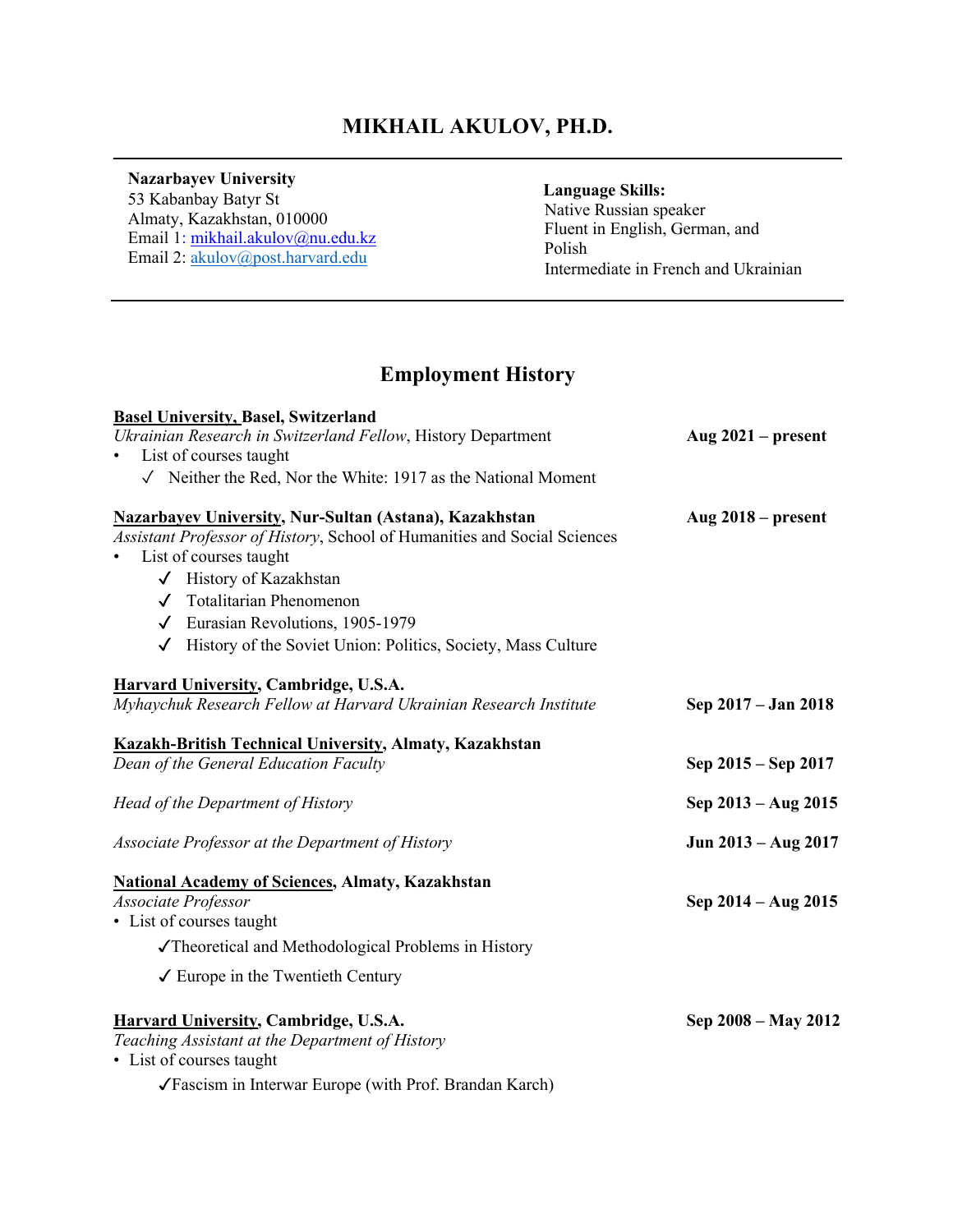✓Russian Revolution: An International History (with Prof. Terry Martin)

✓Reason and Faith in the West (with Prof. Ann Blaire)

✓Junior Seminar: Everyday Life in the Soviet Union (with Prof. Terry Martin)

✓History of Early Modern Eastern Europe (with Prof. Serhii Plokhii)

✓Sophomore Seminar: Sources and Methods (with History Department Faculty Members)

# **Academic Credentials**

**\_\_\_\_\_\_\_\_\_\_\_\_\_\_\_\_\_\_\_\_\_\_\_\_\_\_\_\_\_\_\_\_\_\_\_\_\_\_\_\_\_\_\_\_\_\_\_\_\_\_\_\_\_\_\_\_\_\_\_\_\_\_\_\_\_\_\_\_\_\_\_\_\_\_\_\_\_\_\_\_\_\_\_\_\_**

| Harvard University, Cambridge, U.S.A.                                                                |               |
|------------------------------------------------------------------------------------------------------|---------------|
| • Ph.D. in History, Graduate School of Arts and Sciences                                             | $2008 - 2013$ |
| Dissertation title: War Without Fronts: Atamans and Commissars in Ukraine, 1917-1919<br>$\checkmark$ |               |
| Advisors: Profs. Terry Martin, Steven Zipperstein, Serhii Plokhii<br>$\checkmark$                    |               |
| • M.A. in History, Graduate School of Arts and Sciences                                              | $2006 - 2008$ |
| Middlebury College Language Program, Middlebury, U.S.A.<br>• M.A. French Language and Literature     | $2010 - 2011$ |
| Dartmouth College, Hanover, U.S.A.<br>• B.A. History and Economics, Class Salutatorian               | $2001 - 2005$ |

#### **Academic & Professional Internships**

- Democracy and Diversity Institute, The New School of Social Research and Transregional Center for Democratic Studies, Wroclaw, Poland (Jul 2015)
- Academic Leadership Programme, Churchill College, University of Cambridge, Cambridge, U.K. (Aug 2014 and Jun 2015)
- Sommerakademie, Tübingen University (Aug 2008 and Aug 2010)
- Middlebury College Language Program, French School (Jun-Aug 2005)

#### **Fellowships and Awards**

- Title VIII Short-Term Grant (2021)
- Kazakhstan Academy of Sciences Grant (2021-2024)
- Ukrainian Research in Switzerland (URIS) Fellowship, University of Basel (August 2021)
- Mihaychuk Research Fellowship, HURI, Harvard University (Sep 2017)
- Davis Center Dissertation Completion Fellowship (Sep 2012)
- Harvard Ukrainian Research Institute Graduate Research Fellowship (Sep 2011)
- Fulbright-Hays Scholarship (Apr 2009)
- IREX Grant (Mar 2009)
- Title VIII Research Scholar Program (May 2009)
- Harvard Frederick Sheldon Traveling Fellowship (Apr 2009)
- Fainsod Prize (Sep 2006)
- Martin Scholarship (Sep 2006)

#### **Research Interests**

• Nationalism and National minorities, Origins of Bolshevism and Fascism, Soviet and post-Soviet Utopias, Politics of Memory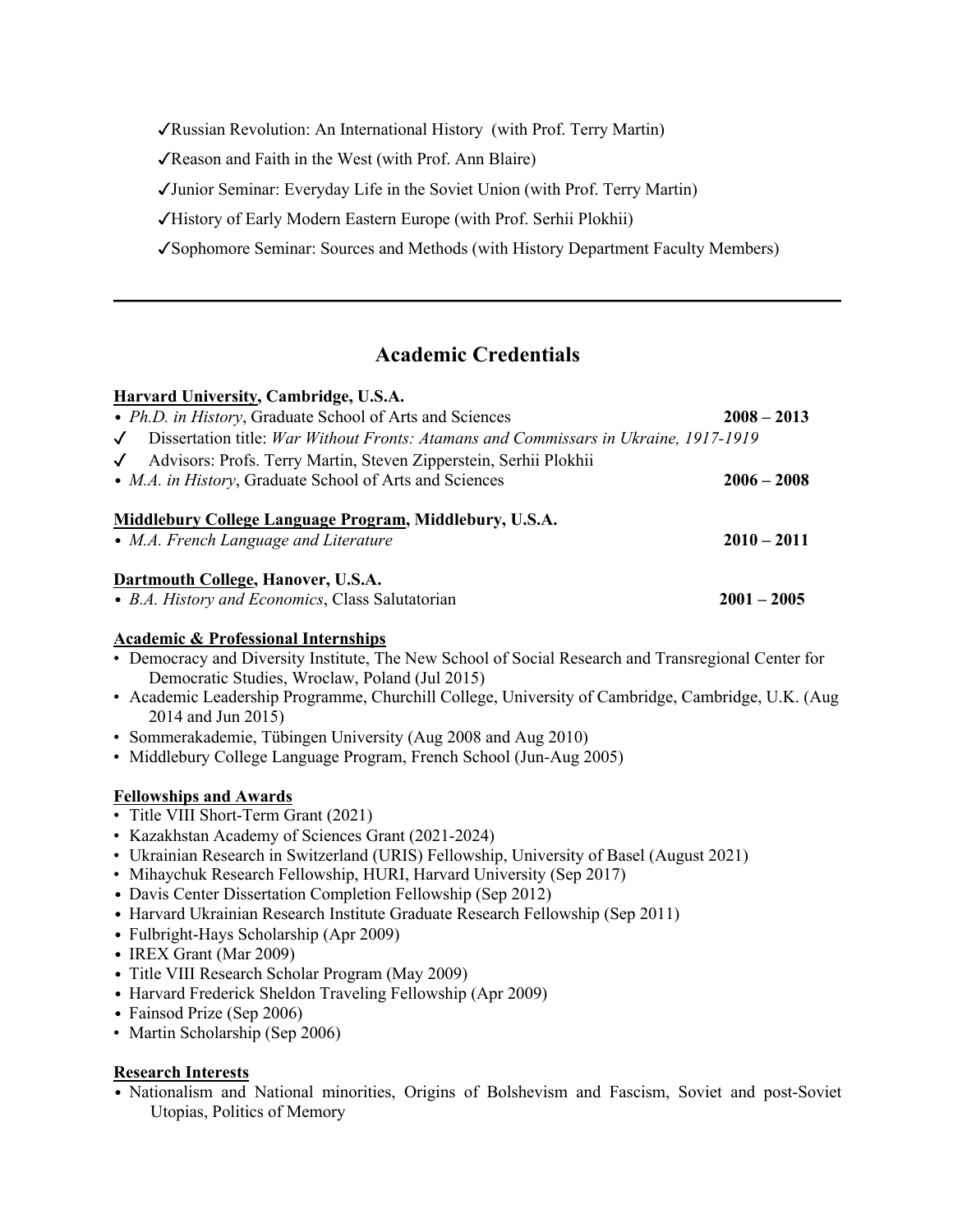#### **Selected Conference Papers Presented**

- "Eurasia and Global Migration," Aleksanteri Institute, Helsinki; working title of the paper: "**Migration before Migration: The German-speaking Colonists in Ukraine and Imperial Germany in 1918,"** October 2021 (forthcoming)
- "Centers and Peripheries in Central European History," seminar at the 2021 German Studies Association, Indianapolis, September 2021 (forthcoming)
- Association for Study of Nationalities, New York, May 2021; title of the paper: "**Crimea between Empire-building and National Mobilization in 1918"**
- "Problem of Historical Memory and Modernization of Mass Consciousness in the Era of Archeomodernity," Online conference, June 2020; title of the paper: **"On the Convergence of Discourse and Structure"** (in Russian)
- "Zhansugurov and His Poem 'Kulager'", Astana, March 2019; title of the talk: **"Kazakhstan and the Great Terror"** (in Russian)
- "Religious [In]tolerance in the Russian Empire," Nazarbayev University, Astana, October 2018; title of the paper: **"Competing Revolutions: the Mennonites and the Makhnovites during the Russian Civil War"**
- Association for Study of Nationalities, New York, May 2018; title of the paper: "**Terror and Survival: Kiev in February 1918"**
- "The Legacy of the Russian Revolution," Chestnut Hill College, Philadelphia, PA, November 2017; title of the paper: **"What Went Wrong: Brest-Litovsk and the Interpretation of German Occupation in the Interwar Period"**
- "Centennial Anniversary of the Russian Revolution," Archive of the President of the Republic of Kazakhstan, Almaty, Kazakhstan, November 2017; title of the talk: **"Party Politics Paradigm in the Time of Revolution and Civil War" (**in Russian)
- "Ukraine in the Flames of 1917 Revolution", Harvard University, Cambridge, MA, October 30, 2017; title of the talk: **"1918: Ukrainian State and the Russian Counterrevolution"**
- "Did Ten Days Shake the World? Centenary Perspectives on the Russian Revolution", Harvard University, Cambridge, MA, October 6, 2017; title of the paper: **"The impossible Choice: Skoropadsky's Ukraine Between Nation and Empire"**
- "Hope and responsibility. In the circle of utopias: from Stanislaw Lem to Pope Francis", Wroclaw, Poland, August 2016; title of the paper: **"Eternal Futurostan: Myths, Phantasies and the Making of Astana in post-Soviet Kazakhstan"**
- Association for Study of Nationalities, New York, April 2015; title of the paper: "**Mennonites and Makhnovites in the Russian Civil War"**
- The British Council Newton Al-Farabi Program, Almaty, February 2015; title of the paper: **"Russia and Ukraine, Historical Developments and Conflicts and Implications for the Present"**
- Association for Slavic, East European and Eurasian Studies, New Orleans, November 2012; title of the paper: **"Between Skoropadsky's Ukraine and Bolshevik Russia: Neutral Zone in 1918"**
- Association for Study of Nationalities, New York, April 2012; title of the paper: **"Charisma and the Politics of Proximity: Case of Nestor Makhno"**
- Russian and Eastern European History Workshop, Harvard University, April 2009 title of the paper: **"Problematizing Revolutionary Warlordism"**

#### **Panel Discussions and Round Tables Moderated**

- "Countering VERLT," conducting discussions at the OSCE-sponsored annual Central Asian Youth Network (CAYN) camp, Issyk-Kul, Kyrgyzstan, September 2018
- "The Changing Nature of Power, Governance and Cooperation", panel discussion at the OSCEsponsored 11th Central Asian Youth Network Seminar, Astana, June 2017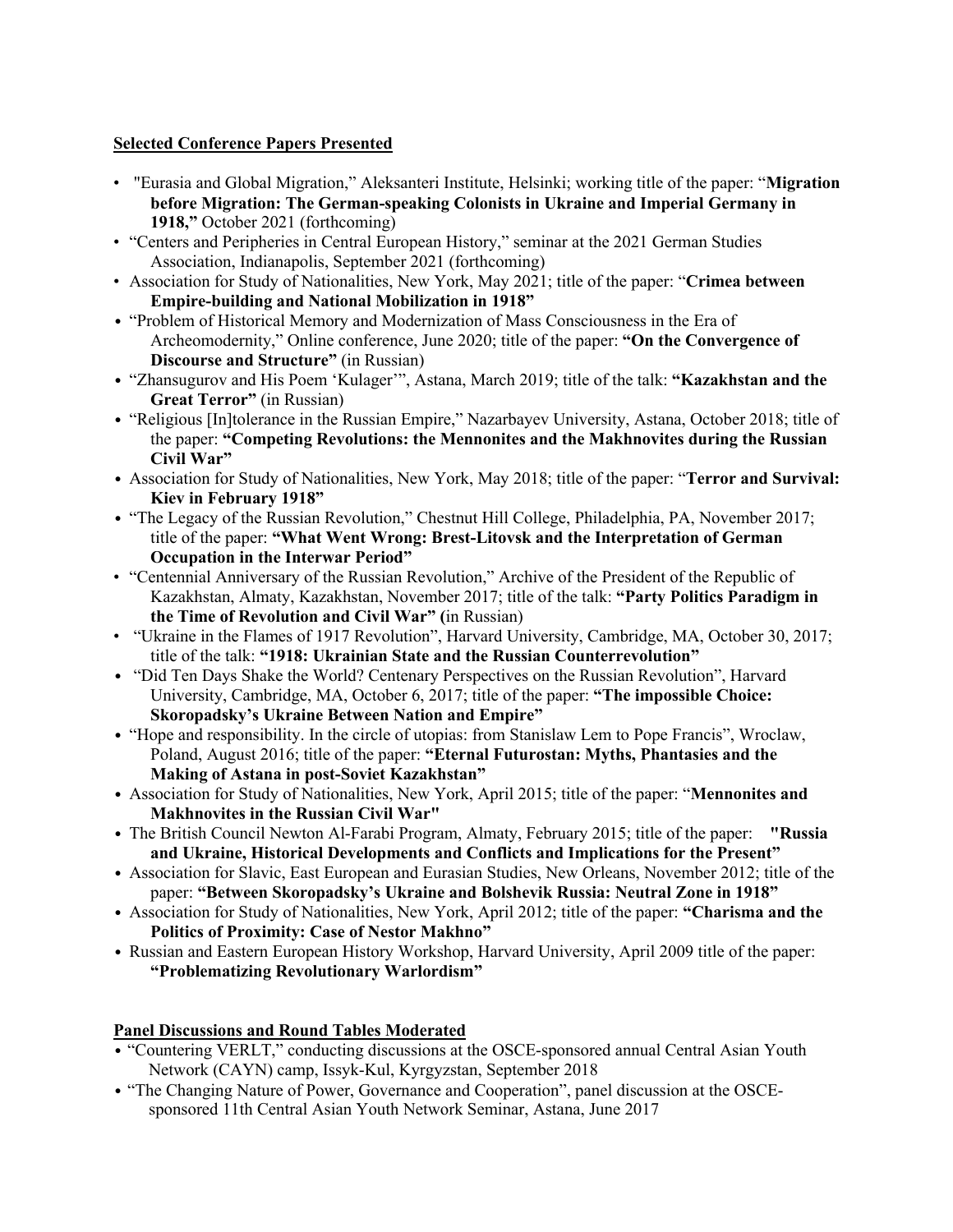• "Film Goes Global", panel discussion at the US Consulate-sponsored annual "Go Viral" Festival, Almaty, June 2017

#### **Academic Publications**

Akulov M. "The German Riviera: Crimea between Colonization and Self-Determination in 1918" (work in progress)

Akulov M. "The Third Path or An Imperial Roundabout? Skoropadsky's Ukraine, Technocrats and the 'Great Russian Lobby'" in *Jahrbücher für Geschichte Östeuropas* (article under review)

Akulov M., Chokobaeva A. "'Savages' and 'Exploiters': Exploring Anti-Colonial Violence in the Time of War and Revolution" in *Studies in Ethnicities and Nationalism* (*SENA*), forthcoming

Akulov M. at al., ed. *Stalinism in Kazakhstan: History, Memory, and Repression*. Lexington Books, 2021

Akulov M., "Paradoksy i povsednevnost' vechnoi arkhaiki Moderna" in *Bilgamesh*, Center for the Rapprochement of Cultures under the Auspices of UNESCO, no. 3 (2020)

Akulov M. et al., ed. *Zhivaia pamat': Stalinizm v Kazakhstane. Proshloe, pamiat', preodolenie*. Almaty: Daik-Press, 2019.

Akulov M. "The Revolution Spent: A Commentary to Andrea Graziosi's 'A Century of 1917s'" in *Harvard Ukrainian Studies*, vol. 36, no. 1-2 (2019)

Akulov M. "Eternal Futurostan: Myths, Fantasies and the Making of Astana in Post-Soviet Kazakhstan" in *Theorizing Central Asian Politics: State, Ideology and Power*, ed. Alessandro Frigerio and Rico Isaacs. Oxford, UK: Oxford Brookes U Press, 2019.

Akulov M. "Playground of Violence: Mennonites and Makhnovites in the Time of War and Revolution and Civil War" in *International Relations and Diplomacy*, no. 7, 2015.

Akulov M. "Charisma and 'Politics of Proximity' in the Time of Revolution and Civil War" in *Otan Tarikhy*, nr. 1, Spring 2014 (pp. 31-43)

# **Non-academic Credentials/Public Service**

#### **Selected Non-academic Publications and Interviews**

- **«Про динозавров» [**"On Dinosaurs"], analytical journal *Vlast'*, May 2021; electronic link: https://vlast.kz/avtory/45008-pro-dinozavrov.html
- **«Победить плохие идеи: как жить в мире, полном принципиальных разногласий» [**"To Defeat Bad Ideas: Living in the World Full of Fundamental Disagreements"], analytical journal *Vlast'*, July 2020; electronic link: https://vlast.kz/avtory/40809-pobedit-plohie-idei.html

<sup>•</sup> **«Наше общество равнодушно к истории»** ["Our Society is Indifferent to History"], interview given to the *The Steppe*, Dec. 2019; electronic link: https://the-steppe.com/lyudi/istorik-doktor-ph-d-garvardskogo-universiteta-mihail-akulov-nasheobshchestvo-ravnodushno-k-istorii